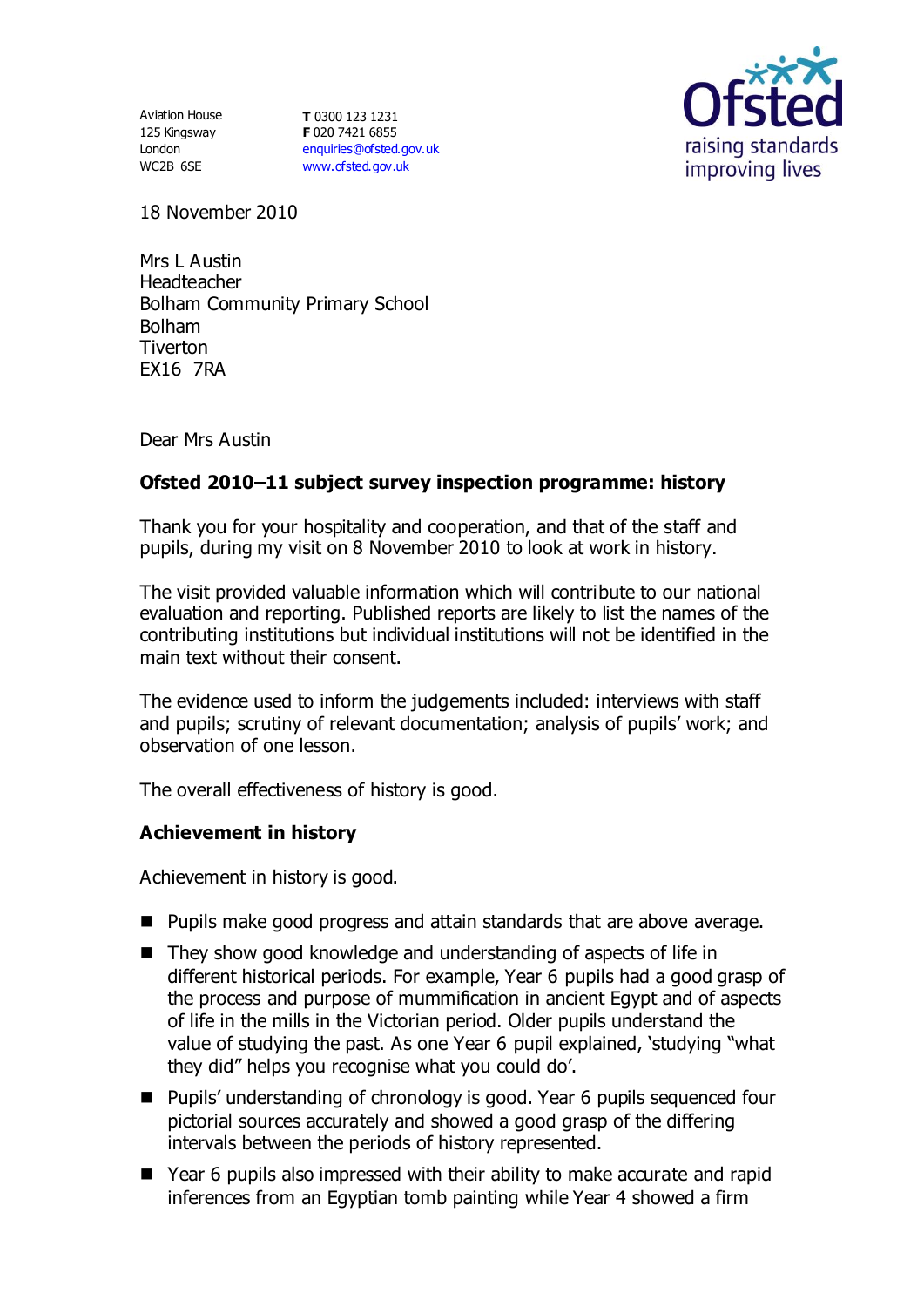grasp of the value of pots as sources of evidence about life in ancient Greece.

■ History makes a good contribution to pupils' personal development. They enjoy the subject and particularly appreciate the many visits that enrich the curriculum.

# **Quality of teaching in history**

The quality of teaching in history is good.

- Teachers focus successfully on engaging pupils' interest through practical activities and a wide range of visits and visitors.
- They use a good range of historical sources and provide pupils with opportunities to consider these carefully and draw appropriate conclusions.
- In the lesson observed, pupils studied a wide range of photographs of Egyptian artefacts carefully, producing well-considered suggestions of their purpose, and then moved briskly to prepare a presentation for their peers on an aspect of Egyptian life. Small groups worked at mummifying a fish or making a canopic jar. Learning proceeded at a good pace as pupils' interest had been aroused by the various activities and they sustained their concentration well.
- Teachers make a judgement of pupils' attainment at the end of each unit and annotate planning usefully with comments on pupils' responses to the activities. However, this is not consistent across the school.
- Year 6 pupils value teachers' comments on how to improve their work, although some younger pupils are less secure on how to do better. More detailed comments on identified pieces of work in each unit are not provided consistently.

## **Quality of the curriculum in history**

The quality of the curriculum in history is good.

- An appropriate two-year cycle is in place where pupils explore one or two history topics each year. Some significant gaps between historical studies are bridged by using opportunities to explore the past in other topics.
- Planning for history topics is thorough and good links are made with other subjects where relevant. Work in history makes a positive contribution to the development of pupils' skills in literacy and in information and communication technology.
- The school provides a wide range of exciting experiences to enrich learning. Good use is made of the school's 19<sup>th</sup> century records and the rich resources available in the locality and in more distant locations are explored well. These include a wide range of museums and historic buildings. Visitors, such as artists and re-enactment groups, add a further dimension.